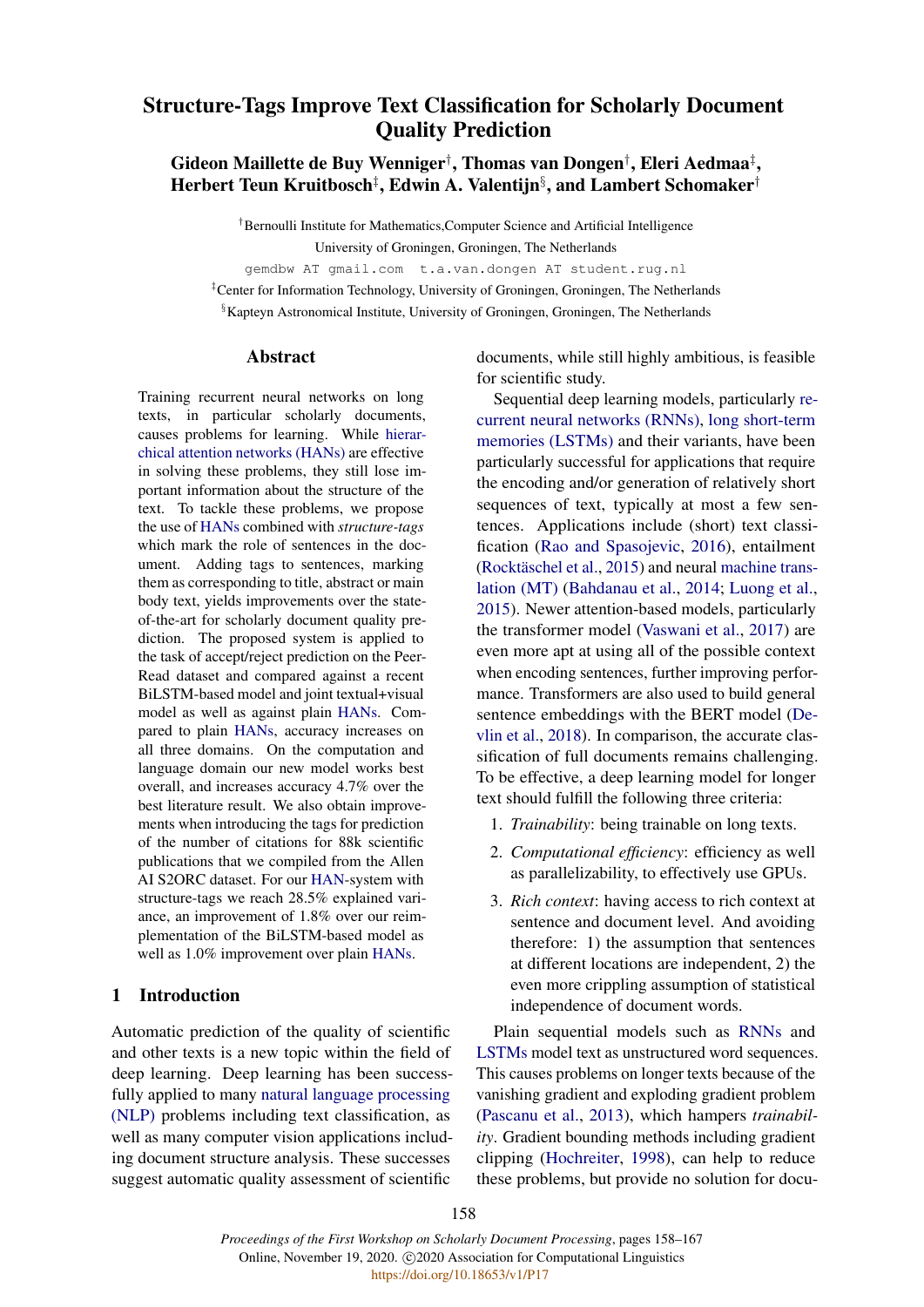ments with thousands of words. Transformers and BERT are not a good match for long texts either, as these models have a computational cost that grows quadratically with sentence length. Arguably, bagof-word models, including models performing average pooling over word embeddings accomplish *trainability* and *computational efficiency*. However, their computational cheapness is achieved at the price of making very strong statistical independence assumptions that harm prediction quality.

A group of models does fulfill all three criteria: hierarchical versions of sequential models, in particular [hierarchical attention networks \(HANs\)](#page-0-0) [\(Yang et al.,](#page-9-6) [2016\)](#page-9-6). [HANs](#page-0-0) produce hierarchical text encodings using a hierarchical stacking of [LSTMs](#page-0-0)with attention, for the sentence and text level. This massively increases parallelization while simultaneously reducing the number of steps the gradient signal needs to be back-propagated during training, increasing learnability. [HAN](#page-0-0) text encodings can still take much context into account at every level in the representation, thanks to the use of [LSTMs.](#page-0-0)

While [HANs](#page-0-0) are highly effective in forming adequate representations of longer texts, they are still deficient in the use of *structure information* inherent in the text. The reason is simple: these models have only one ((Bi)LSTM) encoding sub-model per level in the hierarchy. This sub-model is used to encode all the inputs at that level, without access to relevant structure context. In this work we observe that this problem can be tackled by adding XML-like structure-tags at the beginning and end of each input sentence. The effectiveness of our approach is demonstrated on two tasks:

- A Paper accept/reject prediction on the Peer-Read dataset [\(Kang et al.,](#page-9-7) [2018\)](#page-9-7).
- B Number of citations prediction for scholarly documents, on a new dataset with 88K articles compiled from the Allen AI S2ORC dataset.

The experiments for both tasks show that using just three tags to mark abstract, title and body text, already provides substantial improvements: A) outperforming all models on the computation and language domain and [HAN](#page-0-0) without tags on all domains, B) outperforming all other models. Larger gains can likely be made by further enriching the tag-set. The proposed tagging approach is particularly useful in the domain of scholarly document understanding, since while these document are typically long, they are also highly structured.

The rest of the paper is structured as follows. In

section 2 we discuss the various existing and alternative NLP models for the aforementioned tasks of quality prediction. Section 3 describes the proposed [HAN](#page-0-0) model combined with structure-tags. Section 4 and 5 respectively discuss their use for accept/reject and number of citations prediction.

# 2 Related Work

Multiple methods have been proposed to estimate the quality of scientific papers. The most common approach is to use the citation counts as a measure of quality, to be predicted by models. [Fu and Alif](#page-9-8)[eris](#page-9-8) [\(2008\)](#page-9-8) proposed one of the first models which used both the papers content in the form of the paper title, abstract and keywords as well as bibliometric information. Notably they used automated scripts to retrieve bibliometric information, even so their final corpus is still relatively small, containing 3788 papers.

Limited recent research is available on the subject of predicting the quality of papers with deep learning using the textual content. [Shen et al.](#page-9-9) [\(2019\)](#page-9-9) combine visual and textual content using a CNN and LSTM respectively. The authors make use of the Wikipedia and the arXiv datasets. The authors propose a joint model that classifies the quality of papers. To generate textual embeddings, the authors use a bi-directional LSTM model similar to the one proposed by the same authors in [\(Shen et al.,](#page-9-10) [2017\)](#page-9-10). The input to the model is the word embeddings of a paper, obtained using GloVe, and the output is a textual embedding.

Some recent work focuses on predicting the number of citations from the paper text augmented with review text. To do so, [Li et al.](#page-9-11) [\(2019\)](#page-9-11) created a dataset of abstracts and reviews from the ICLR and NIPS conferences: 1739 abstracts with a total of 7171 reviews for ICLR and 384 abstracts with 1119 reviews for NIPS. [Plank and van Dale](#page-9-12) [\(2019\)](#page-9-12) collect a dataset of 3427 papers with 12260 reviews. Both papers show improvement in the results from using the review information.

#### Hierarchical sequential models

Hierarchical versions of sequential models have already been pioneered in the literature for a long time in the form of hierarchical [RNNs](#page-0-0) [\(Hihi and](#page-9-13) [Bengio,](#page-9-13) [1996\)](#page-9-13). More recently however, use of [LSTMs](#page-0-0) instead of [RNNs](#page-0-0) and use of attention resulted in the now popular [HAN](#page-0-0) model [\(Yang et al.,](#page-9-6) [2016\)](#page-9-6), which was successfully applied to sentiment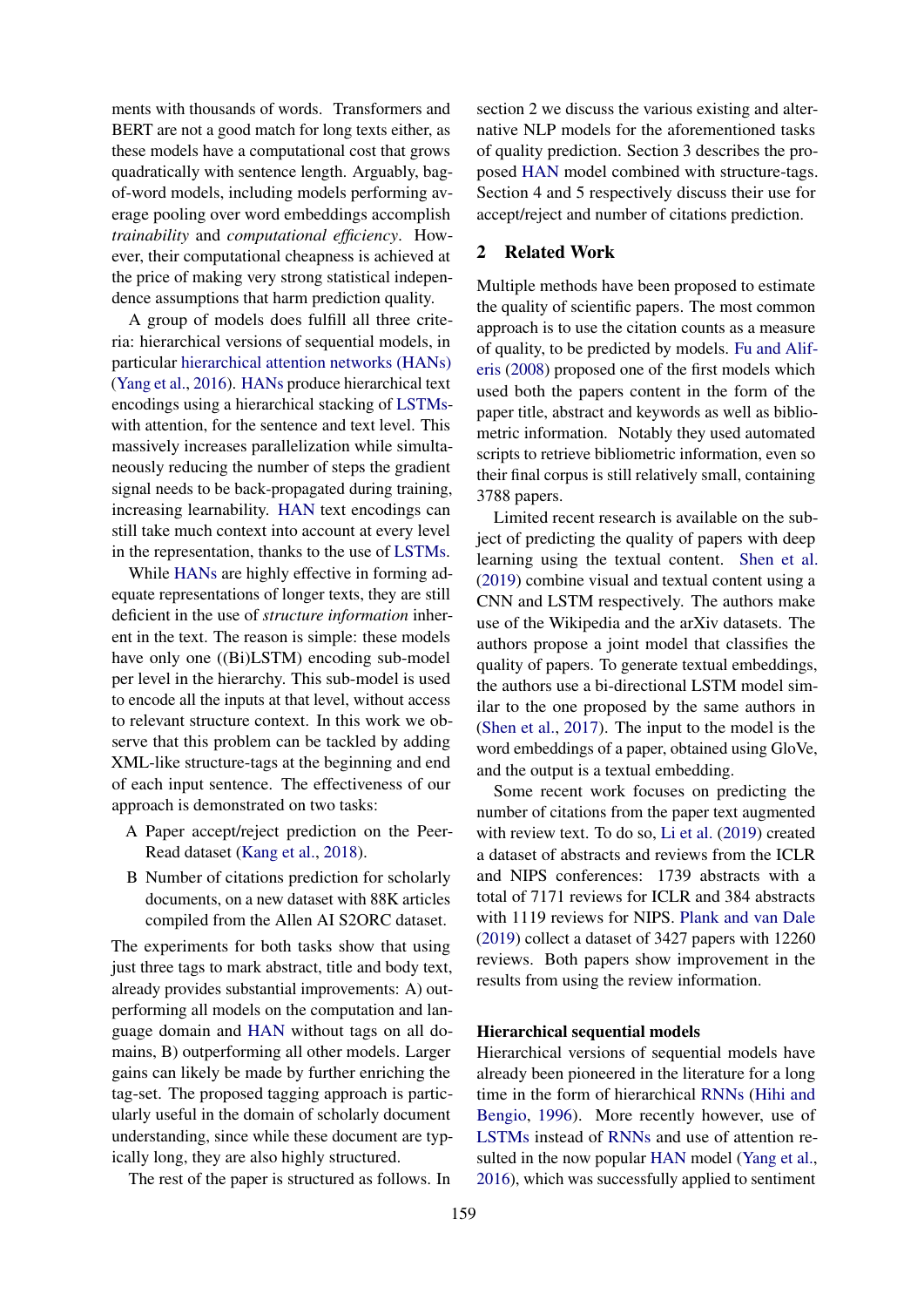<span id="page-2-1"></span>

(b) Model proposed by [Shen et al.](#page-9-9) [\(2019\)](#page-9-9).

Figure 1: Most important models compared in this work.

analysis and text classification.

## Adding structure through additional inputs

Our proposed structure-tag framework resembles the approach that been used for neural [MT](#page-0-0) translating multiple source languages to multiple target languages using a unified model [\(Johnson et al.,](#page-9-14) [2016\)](#page-9-14), in which a special "command token" is used to indicate which kind of translation is desired. Related also is the idea of using multiple embeddings for different types of information, as introduced in neural [MT](#page-0-0) by [Sennrich and Haddow](#page-9-15) [\(2016\)](#page-9-15), which was later also exploited in the transformer model [\(Vaswani et al.,](#page-9-3) [2017\)](#page-9-3). In contrast to the latter approaches which change the embedding layer, like [\(Johnson et al.,](#page-9-14) [2016\)](#page-9-14) we leave the [\(HAN\)](#page-0-0) model exactly as is and only change the input.

## 3 Models

In this work we use and refine state-of-the-art textbased deep learning models for text classification and regression tasks: accept/reject prediction and number of citations prediction respectively. Our contributions focus on [HANs,](#page-0-0) [1](#page-2-0) which we show for these tasks to be competitive with models that use a flat BiLSTM encoder at their core [\(Shen et al.,](#page-9-9) [2019\)](#page-9-9). Figure [1a](#page-2-1) shows a diagram of our [HAN](#page-0-0) model with structure-tags added to the input, and Figure [1b](#page-2-1) shows a diagram of the BiLSTM-based model, our baseline for comparison. As can be seen from the diagrams, both models use a BiLSTM at the text level that works on embeddings computed for the sentences of the text. However, while HAN uses the sequential order to compute an embedding, the baseline model averages word vectors, disregarding order, similar to bag-of-word representations. We also use a second baseline model: Average Word Embeddings (AWE), which simply encodes text by the average word embedding.

# 3.1 Sentence type tags for more structure

The hierarchical structure of text characterized by structure elements such as sections, paragraphs and sentences and labeling elements such as document titles and section titles reveals important information. Models without hierarchy such as plain [RNN/LSTM](#page-0-0) models ignore this structure, which motivated [HAN.](#page-0-0) [HAN](#page-0-0) uses an LSTM with attention to create encodings of each sentence separately and combines this with a second LSTM with attention on top to transform these into an encoding of the entire text. The hierarchical structure of [HAN](#page-0-0) provides several advantages over flat sequential models, i.e. plain [RNNs/LSTMs:](#page-0-0)

1. *Trainability on long texts*: using less steps for back-propagating gradients during training, [HAN](#page-0-0) can process longer texts without running into vanishing/exploding gradient problems.

<span id="page-2-0"></span><sup>&</sup>lt;sup>1</sup>Our HAN implementation is adapted from https://github.com/cedias/Hierarchical-Sentiment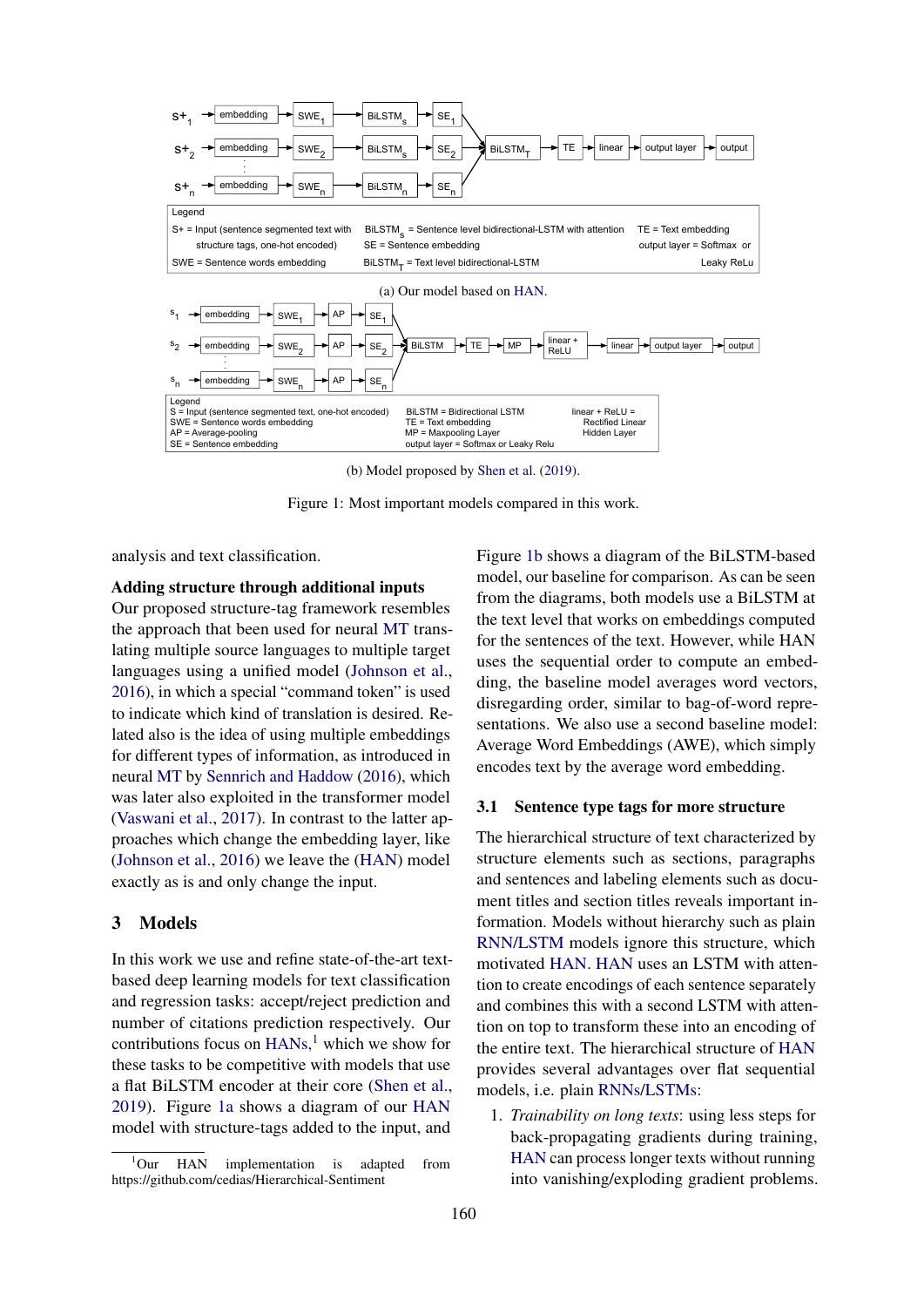<span id="page-3-0"></span>*<TITLE>*Cross-Task Knowledge-Constrained Self Training *</TITLE>*

*<ABSTRACT>* Abstract *</ABSTRACT> <ABSTRACT>* We present an algorithmic framework for learning multiple related tasks. *</ABSTRACT>* . . .

*<BODY\_TEXT>* 1 Introduction *</BODY\_TEXT> <BODY\_TEXT>* When two NLP systems are run on the same data, we expect certain constraints to hold between their outputs. *</BODY\_TEXT>*

. . .

Figure 2: Example of structure-tags for a paper from in the PeerRead computation and language arXiv dataset.

[HAN](#page-0-0) preserves high-resolution when forming sentence-level encodings.

- 2. *Computational efficiency*: the structure of [HAN](#page-0-0) makes computations better parallelizable, since its sentence encoding [LSTMs](#page-0-0) can process their inputs in parallel.
- 3. *Interpretability of predictions*: visualizing [HAN](#page-0-0) attention facilitates some qualitative insight into what inputs are important for making predictions at a sentence and word level.

Despite these large advantages, [HAN](#page-0-0) in its normal application still remains limited in its use of structure. In particular, while [HAN](#page-0-0) encodes sentences in a hierarchical way, it does so while using the same [LSTM](#page-0-0) encoder for every sentence without structure context. In this work we introduce a way to overcome these problems by adding sentence type tags encoding the role of a sentences or other information, which is then directly available to the BiLSTM when encoding the sentences. This is illustrated in Figure [2.](#page-3-0) First the input is segmented into a list of sentences, $2$  as is also done in preprocessing for regular [HAN.](#page-0-0) Then the role of each sentence is added at the beginning and end of each sentence. In our current experiments the roles are restricted to three options: TITLE, ABSTRACT, BODY\_TEXT, however, the idea is general enough to include much more specific tags as well as tags encoding relative or absolute sentence position information; to be explored in future work. We will refer to this system as [hierarchical at](#page-0-0)tention network with structure tags  $(HAN<sub>ST</sub>)$ . The advantages of the tag-base approach over other possible solutions, such as using different BiLSTMs for different types of sentences are simplicity and scalability. Equally important, using tags allows the BiLSTM to only specialize its functioning to specific types of sentences where needed, while

effectively sharing what can be generalized independent of sentence type.

# 4 Accept/Reject prediction on PeerRead

The first scholarly document quality prediction task we test our methods on is accept/reject prediction on arXiv papers from the PeerRead dataset [\(Kang](#page-9-7) [et al.,](#page-9-7) [2018\)](#page-9-7). This dataset is chosen because of the large amount of earlier work in the literature reporting results on it, allowing comparison against the state-of-the-art on a well studied task.

The full PeerRead dataset holds 14784 papers in total, each of which contains implicit or explicit accept/reject labels. Furthermore, PeerRead contains different subsets of papers. The largest subset consists of arXiv papers (11778) in three computer-science sub-domains:<sup>[3](#page-3-2)</sup> machine learning (cs.LG), computation and language (cs.CL), artificial intelligence (cs.AI), and has only accept/reject labels; this is the dataset that we use. A part of the papers also include reviews (3006 papers) and a subset of the latter also contains aspect scores (586 papers). However, of these papers with reviews, the large majority is from NIPS (2420 papers), and those papers are all accepted. As the arXiv portion is relatively larger, and accept/reject labeled, most work has focused on the task of accept/reject prediction for the papers in this set.

Table [1](#page-4-0) shows the sizes of the different subsets of the arXiv PeerRead dataset and their respective division in number of accept and reject examples. Note that this division is imbalanced for each of the three domains, with the least imbalance for the machine learning subset and the most imbalance for the artificial intelligence subset, in which around 90% of the examples is rejected. These imbalances in the number of examples for each of the classes make learning harder, but can be partly overcome by using strategies such as re-sampling.

### 4.1 Experimental Setup

In our experiments we tried to stay close to the experimental setup used by [\(Shen et al.,](#page-9-9) [2019\)](#page-9-9), while deviating from their settings when necessary. We used PyTorch for our code and a single GeForce RTX 2080 Ti GPU for our experiments. Table [2](#page-4-1) gives an overview of the used hyperparameters that are shared across experiments, as well as the hyperparameters that are specific to the accept/reject

<span id="page-3-1"></span><sup>2</sup>We use spaCy for this: https://spacy.io/

<span id="page-3-2"></span> $3B$ ased on arXiv categories within computer science, see: https://arxiv.org/archive/cs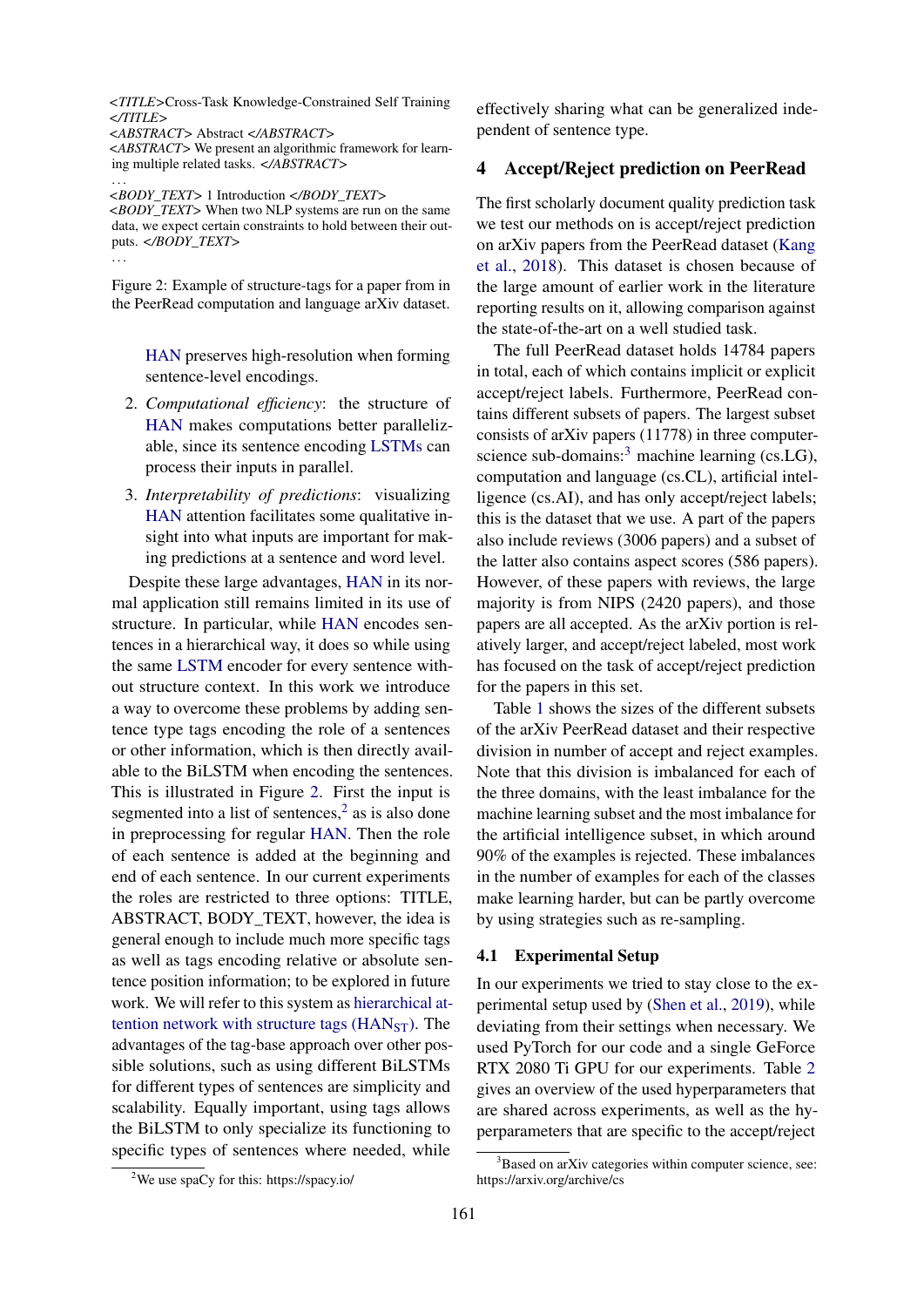<span id="page-4-0"></span>

|  |  | Table 1: Data sizes and division between the ratio of accepted and rejected papers for the arXiv subsets |  |  |  |  |  |  |
|--|--|----------------------------------------------------------------------------------------------------------|--|--|--|--|--|--|
|  |  |                                                                                                          |  |  |  |  |  |  |

|                         |      | training          |     | validation        |     | total             |      |
|-------------------------|------|-------------------|-----|-------------------|-----|-------------------|------|
|                         | num  | acc:re            | num | acc:re            | num | acc:rej           |      |
| machine learning        | 4543 | $36.4\% : 63.6\%$ | 252 | $36.5\% : 63.5\%$ | 253 | $32.0\% : 68.0\%$ | 5048 |
| computation & language  | 2374 | $24.3\% : 75.7\%$ | 132 | $22.0\% : 78.0\%$ | 132 | $31.1\% : 68.9\%$ | 2638 |
| artificial intelligence | 3682 | $10.5\% : 89.5\%$ | 205 | $8.3\% : 91.7\%$  | 205 | $7.8\%:92.2\%$    | 4092 |

<span id="page-4-1"></span>Table 2: Hyperparameters used in the experiments.

|                          | PeerRead       | S2ORC          |  |  |  |
|--------------------------|----------------|----------------|--|--|--|
|                          | classification | regression     |  |  |  |
| optimizer, learning rate | Adam, 0.005    |                |  |  |  |
| maximum input characters |                | 20000          |  |  |  |
| vocabulary size          |                | 10000          |  |  |  |
| weight initialization    |                |                |  |  |  |
| general                  |                | Xavier uniform |  |  |  |
| 1stm                     | Xavier normal  |                |  |  |  |
| bias                     | zero           |                |  |  |  |
| word embeddings          | GloVe          |                |  |  |  |
| loss function            | cross entropy  | <b>MAE</b>     |  |  |  |
| dropout probability      | 0.5            | 0.2            |  |  |  |
| BiLSTM hidden size       | 256            | 100            |  |  |  |
| batch size               | 4              | 64             |  |  |  |
| embedding size           | 50             | 300            |  |  |  |

Table 3: Total trainable parameters per model.

| <b>Task</b>         | <b>AWE</b> | <b>BiLSM</b> | HAN/HAN <sub>ST</sub> |
|---------------------|------------|--------------|-----------------------|
| PeerRead            | 500202     | 1657222      | 3235206               |
| citation prediction | 3000901    | 3402801      | 3644801               |

prediction task. We used Adam [\(Kingma and Ba,](#page-9-16) [2014\)](#page-9-16) as optimizer, and Xavier (Glorot) [\(Glorot and](#page-9-17) [Bengio,](#page-9-17) [2010\)](#page-9-17) weight initialization. We use a considerably larger learning rate of 0.005, compared to  $0.0001$  used by [\(Shen et al.,](#page-9-9) [2019\)](#page-9-9).<sup>[4](#page-4-2)</sup> On PeerRead, we use a small batch size of 4 . This is necessary for [HAN](#page-0-0) as it uses relatively much memory, because it builds rich hierarchical BiLSTM-based representations directly from the word embeddings. We furthermore use re-sampling on the computational language and artificial intelligence subsets, as we find that without it, due to the imbalance in the label frequencies, learning fails. The re-sampling is done for each epoch, by keeping the full subset of examples with the less frequent label, but sub-sampling an equal number of random examples from the more frequent label subset. In our experiments the training of all our models proceeds slower than the number of epochs (60) used by [Shen et al.](#page-9-9) [\(2019\)](#page-9-9) suggests. This observation holds not only for our models but also for our reimplementation of their model, and in spite of the fact that we are using a higher learning rate. We therefore used a higher number of 360 training epochs. <span id="page-4-3"></span>Table 4: The effect of the length cutoff policy on the number of words distribution.

|                             | average words  | median words |
|-----------------------------|----------------|--------------|
|                             | per example    | per example  |
| 20000 chars length cutoff   | $3909 \pm 692$ | 4076         |
| 360 sentences length cutoff | $5246 + 1717$  | 5514         |

In each experiment, we used the highest accuracy score on the validation set to select the best model, using the last epoch that achieves that score in case of ties. We trained plus evaluated every model three times, to control for optimizer instability, reporting mean and standard deviation of the metric scores.

#### 4.1.1 Input cutoff

Using the full text as input is in theory preferred over using only selected text, in order not to lose information prematurely. In practice however, this is not feasible with high resolution deep learning models such as [HANs,](#page-0-0) which take input that starts at the word level. To save memory and computation, models may instead start out from the sentence level, using embeddings directly as inputs. But with simple sentence embeddings, this leads to a substantial loss of input information, which may hamper performance. Even so, [\(Shen et al.,](#page-9-9) [2019\)](#page-9-9) apply this strategy in a basic way by computing the average word embedding for each sentence, and using a BiLSTM model on top of that. Nevertheless, they still use a limit on the input length, by allowing only a maximum of 350 sentences. With [HAN,](#page-0-0) which uses more memory and computation-intense sentence-level encodings, limiting the input length is even more crucial. However, rather than limiting the number of sentences, we limited the maximum number of characters, set to 20000. We found that with [HANs](#page-0-0) this gives better results, even though on average it corresponds to less words. This is explained by the distribution over the number of words per example for each of the two length cutoff policies, see Table [4.](#page-4-3) Fixing the number of sentences causes large variance in the number of words per example, likely caused by writing style differences across authors. In contrast, fixing the number of characters by definition assures a con-

<span id="page-4-2"></span><sup>4</sup>Learning rate 0.0001 gave poor results in our experiments.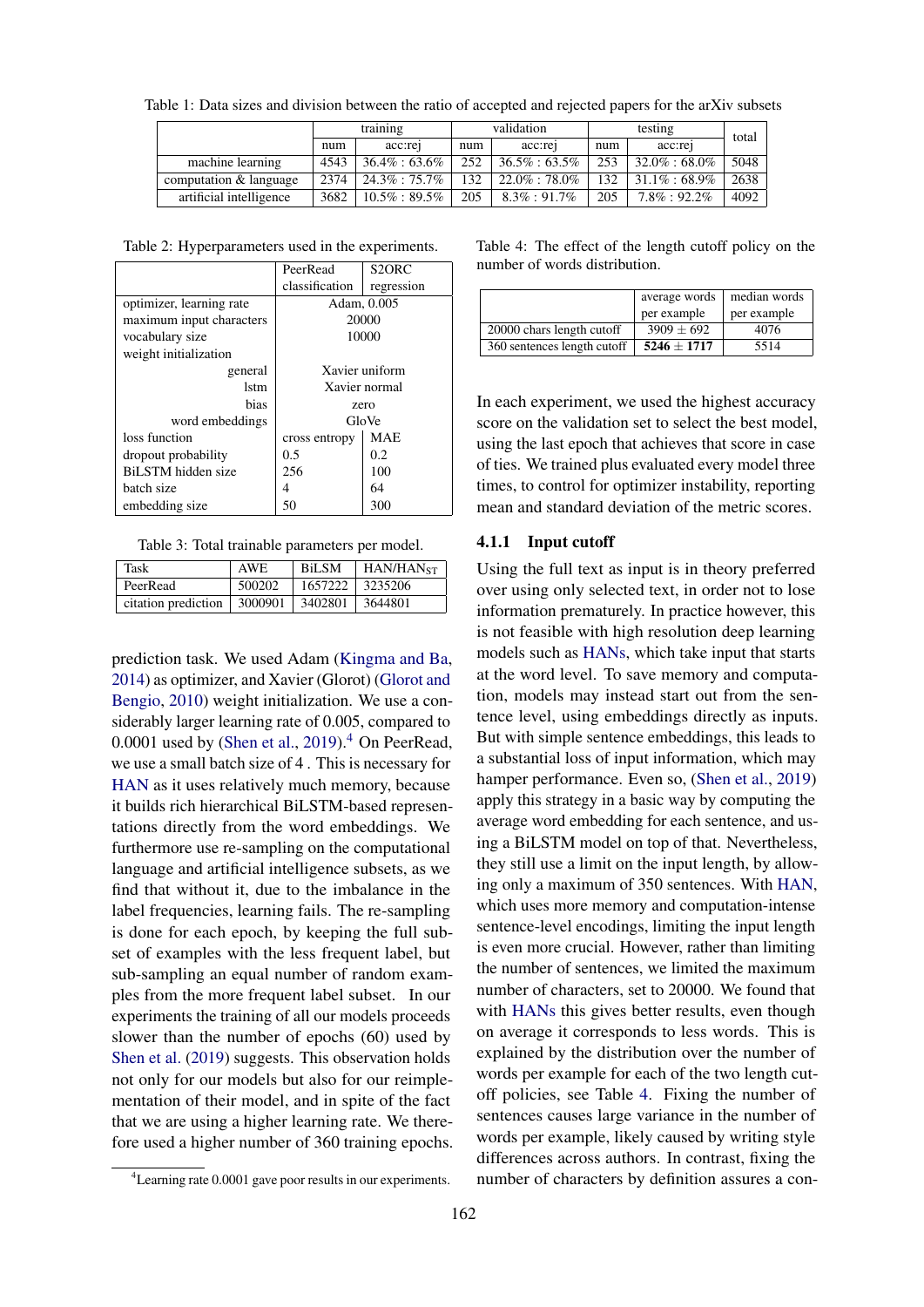<span id="page-5-0"></span>

| arXiv sub-domain        | Majority class | Benchmark     | <b>BiLSTM</b>     | Joint                                           | HAN <sub>ST</sub> |
|-------------------------|----------------|---------------|-------------------|-------------------------------------------------|-------------------|
| dataset                 | prediction     | (Kang et al., | (Shen et al.,     | <sup><math>\pm</math></sup> (Shen et al., 2019) |                   |
|                         |                | 2018)         | 2019)             |                                                 |                   |
| artificial intelligence | 92.2%          | 92.6%         | $91.5 + 1.03\%$   | $93.4 + 1.07\%$                                 | $89.6 + 1.02\%$   |
| computation & language  | 68.9%          | 75.7%         | $76.2 \pm 1.30\%$ | $77.1 + 3.10\%$                                 | $81.8 \pm 1.91\%$ |
| machine learning        | 68.0%          | 70.7%         | $81.1 + 0.83\%$   | $79.9 \pm 2.54\%$                               | $78.7 \pm 0.69\%$ |

Table 5: PeerRead accept/reject prediction accuracy: comparison of [HAN](#page-0-0)<sub>ST</sub> against state-of-the-art.

<span id="page-5-1"></span>Table 6: PeerRead accept/reject prediction accuracy and *AUC* (area under ROC curve) scores for our models.

| arXiv        |          | Majority   | Average           | <b>BiLSTM</b>     |                   |                   |
|--------------|----------|------------|-------------------|-------------------|-------------------|-------------------|
| sub-domain   | metric   | class      | Word              | $(re-$            | <b>HAN</b>        | HAN <sub>ST</sub> |
| dataset      |          | prediction | Embeddings        | implemented)      |                   |                   |
| artificial   | accuracy | 92.2%      | $74.1 \pm 0.49\%$ | $92.4 + 1.02\%$   | $88.9 + 1.97\%$   | $89.6 \pm 1.02\%$ |
| intelligence | AUC      | 0.50       | $0.793 + 0.0143$  | $0.711 + 0.0771$  | $0.625 + 0.042$   | $0.705 \pm 0.055$ |
| computation  | accuracy | 68.9%      | $73.7 \pm 0.87\%$ | $80.1 + 1.91\%$   | $80.3 \pm 2.00\%$ | $81.8 + 1.91\%$   |
| & language   | AUC      | 0.50       | $0.740 \pm 0.010$ | $0.744 \pm 0.056$ | $0.712 + 0.029$   | $0.745 + 0.011$   |
| machine      | accuracy | 67.9%      | $72.9 \pm 0.60\%$ | $79.6 \pm 3.19\%$ | $76.7 + 2.77\%$   | $78.7 + 0.69\%$   |
| learning     | AUC      | 0.50       | $0.662 + 0.003$   | $0.743 + 0.025$   | $0.743 + 0.019$   | $0.758 + 0.0149$  |

stant input length, and hence a more constant number of words (which is proportional to number of characters). We believe this more constant amount of information in the input aides learning.

# 4.1.2 Results

Table [5](#page-5-0) shows our best results on the PeerRead dataset, using  $HAN<sub>ST</sub>$  $HAN<sub>ST</sub>$ . The same table also shows the previous literature results of [\(Shen et al.,](#page-9-9) [2019\)](#page-9-9) and [\(Kang et al.,](#page-9-7) [2018\)](#page-9-7). Observe that in the computation & language domain, we gain 4.7% accuracy over the best of the these literature models (Joint), while on the machine learning domain and artificial intelligence domain datasets we lose 2.4% and 3.8% respectively in comparison to the best performing of the literature models on these domains (BiLSTM and Joint). In Table [6](#page-5-1) we show the results for both our HAN models as well as for the other models. These results show a clear and con-sistent improvement from [HAN](#page-0-0)<sub>ST</sub> over plain [HAN:](#page-0-0) 1.5% accuracy for the computation & language domain and 2.1% for the machine learning domain and 0.7% for the machine learning domain. Table [6](#page-5-1) also shows results for our own re-implementation of the BiLSTM model described by [\(Shen et al.,](#page-9-9) [2019\)](#page-9-9). This useful for comparison since we made some changes to the experimental setup, including the use of higher learning rate and use of resampling. We observe better results with our reimplementation of BiLSTM than in the original work for these datasets where re-sampling was helpful, showing its importance for imbalanced datasets. Statistical significance was tested with

the exact two-sided McNemar's test.<sup>[5](#page-5-2)</sup> Comparing to the AWE systems: At significance level 0.05, other systems improve significantly over AWE except for HAN on the machine learning domain. At significance level 0.01 improvements over AWE are only significant on the artificial intelligence domain for BiLSTM and  $HAN_{ST}$ . Other differences are not statistically significant.

While  $HAN_{ST}$  is competitive with the literature models on PeerRead, it benefits from larger training data, as is available for the task of number of citations prediction.

# 4.1.3 Effects of reducing the label set

To determine the importance of different structure tags, in particular the title marking, we performed ablation experiments in which we reduced the label set. We combined the title and abstract label into one, leaving a structure-tag set with only two tags. Table [7](#page-6-0) shows the results. As can be seen, the smaller structure-tag set reduces performance in comparison to HAN with three structure tags on all three domains. In the computation  $\&$  language domain, the model performs worse also than HAN without structure tags on both accuracy and AUC, and in the artificial intelligence domain it performs equal in terms of accuracy but worse still on AUC. In the machine learning domain the model also loses performance over HAN with three structure tags, but still outperforms plain HAN. The results suggest that the titles of articles contain informa-

<span id="page-5-2"></span> $5$ The scores of the 3 runs for one system are combined at example level by taking the mode/average, i.e. simple voting.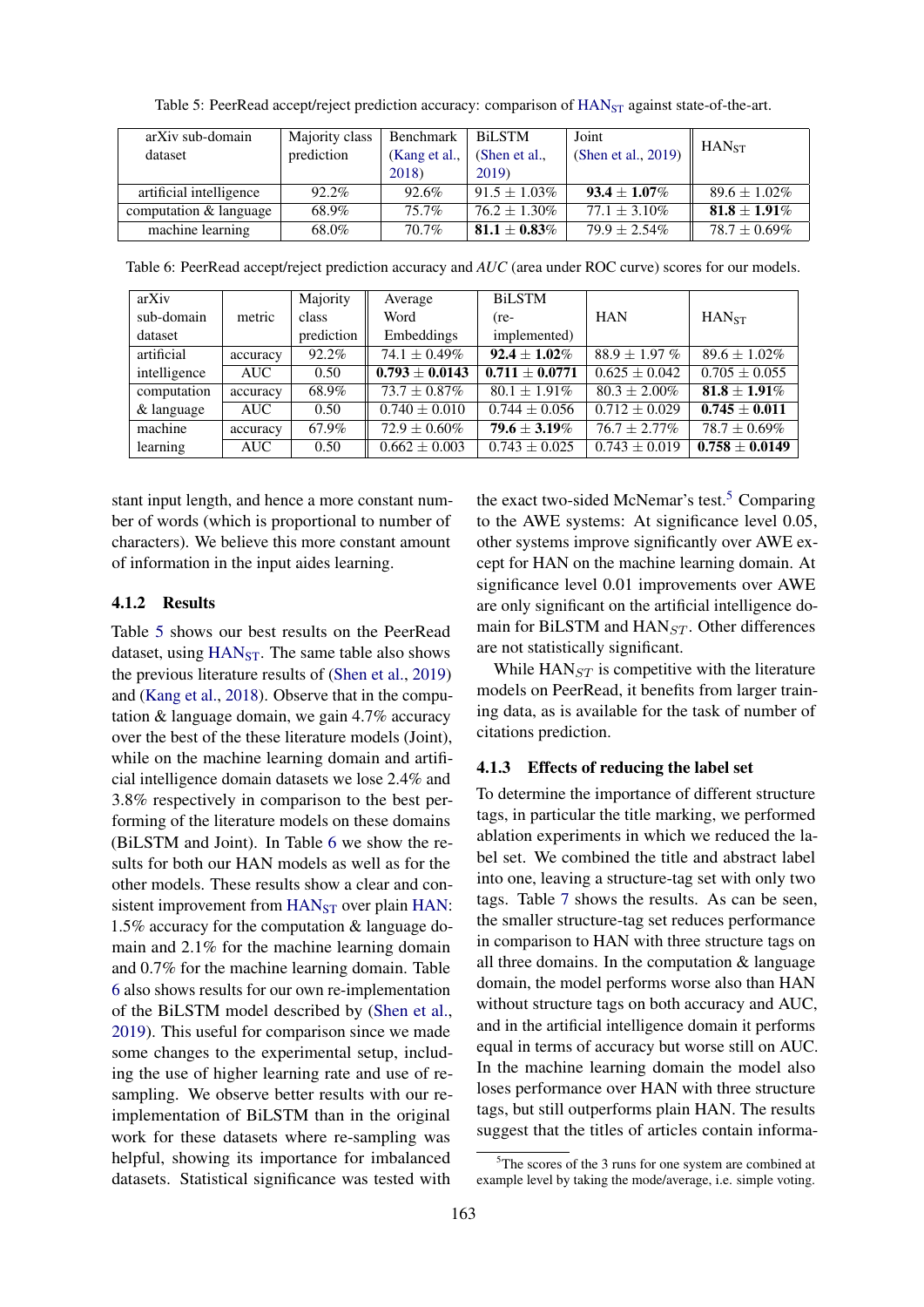| domain   | artificial        | computation       | machine           |
|----------|-------------------|-------------------|-------------------|
| metric   | intelligence      | & language        | learning          |
| accuracy | $89.6 \pm 1.57\%$ | $79.3 \pm 0.14\%$ | $77.2 \pm 1.21\%$ |
| AUC.     | $0.610 + 0.067$   | $0.727 + 0.015$   | $0.759 + 0.017$   |

<span id="page-6-0"></span>Table 7: Results of the  $HAN_{ST}$  model with a reduced structure-tag set of only two tags.

tion that is relatively important for the model to make correct classification decisions, at least for the accept/reject prediction task with the PeerRead data. We leave study into the effect of extending the structure-tag set for future work.

# 5 Number of citations prediction

The second task we test our models on is number of citations prediction. A key advantage of this task is that large datasets can be obtained relatively easy by leveraging public sources such as the Semantic Scholar Database. In contrast, obtaining accept/reject labels in large quantities typically requires having an agreement with publishers, and even then because of legal problems, it is hard to obtain and publish such data.<sup>[6](#page-6-1)</sup>

Yet, how useful it is to predict the number of citations? More specifically: is the number of citations of a paper predictive of its quality? Intuitively one would expect this to be the case at least to some extent. Figure [3](#page-7-0) shows histograms of the numbers of citations of articles from the PeerRead datasets for accepted and rejected papers.[7](#page-6-2) While there are some differences between the two domains, the main trend is the same in both cases: for rejected papers, the counts are peaked around zero citations and quickly decrease to one or zero for high citation counts. In contrast, the number of citations for accepted papers is two to three times higher on average, depending on the domain. Finally, we formally computed correlation in the form of the Spearman rank-order correlation coefficient  $(\rho)$  and associated p-value for both domains. For both domains, the value of  $\rho$  is high and the p-value extremely close to zero, which indicates significant correlation can be concluded at all p-levels of significance for a two-sided test. These histograms and numbers prove that there is indeed a strong correlation between acceptance/rejection and the number of citations. Therefore it makes sense to consider the number of citations as an imperfect but nonetheless

Table 8: S2ORC dataset size statistics.

<span id="page-6-3"></span>

| data subset | num examples | avg num words     |
|-------------|--------------|-------------------|
| training    | 78894        | $839.1 + 473.7$   |
| validation  | 4383         | $849.1 + 477.5$   |
| testing     | 4382         | $856.4 \pm 489.0$ |

useful proxy for the quality of scholarly documents.

## 5.1 The dataset

Recent works undertake the task of number of citations prediction based on the scholarly document text, but mostly do so while using relatively small datasets. As discussed in related work, some of the recent work adds review text to the input. However, creating models using reviewer comments limits their practical application to after reviewing and reduces available training data. These observations motivated us to rather aim for a relatively large dataset of  $\langle$  paper, number of citations $\rangle$  pairs. We selected a subset of papers in the computer science domain from the S2ORC [\(Lo et al.,](#page-9-18) [2020\)](#page-9-18) data, for which title, abstract and body text information is present; these are combined as the example text. We did this for papers in the year range 2000–2010, and counted the number of citations of citing papers that are published within 8 years after the publication of a paper. Randomly ordering the papers, from this we compiled a dataset with in total about [8](#page-6-4)8K papers, and statistics as shown in Table  $8.8$  $8.8$ Note that to the best of our knowledge, the largest number of articles used for citation prediction in earlier work is described in [\(Plank and van Dale,](#page-9-12) [2019\)](#page-9-12), we use more than 23 times the number of articles used in their experiments. While we kept the maximum number of words per example at 20000, during our experiments we have only used the first of the list of text dictionaries for each article in S2ORC , consequently the average number of words is much lower: around 840 words per example. $9$  We leave creating examples with the

<span id="page-6-1"></span><sup>&</sup>lt;sup>6</sup>Note that while the PeerRead arXiv accept/reject dataset is relatively large, its labels are based on heuristics.

<span id="page-6-2"></span> $7By$  restricting citation counting to citing papers published within two years of each paper's publication, we keep citation counts comparable across papers.

<span id="page-6-4"></span><sup>8</sup>The new S2ORC-derived log-citation-count prediction dataset, used in our experiments, is available from: https://github.com/gwenniger/s2orc-cc/

<span id="page-6-5"></span> $9^9$ Due to a misunderstanding of the S2ORC data format, which actually does contain longer text when combining all the text dictionaries, which got clarified after submission.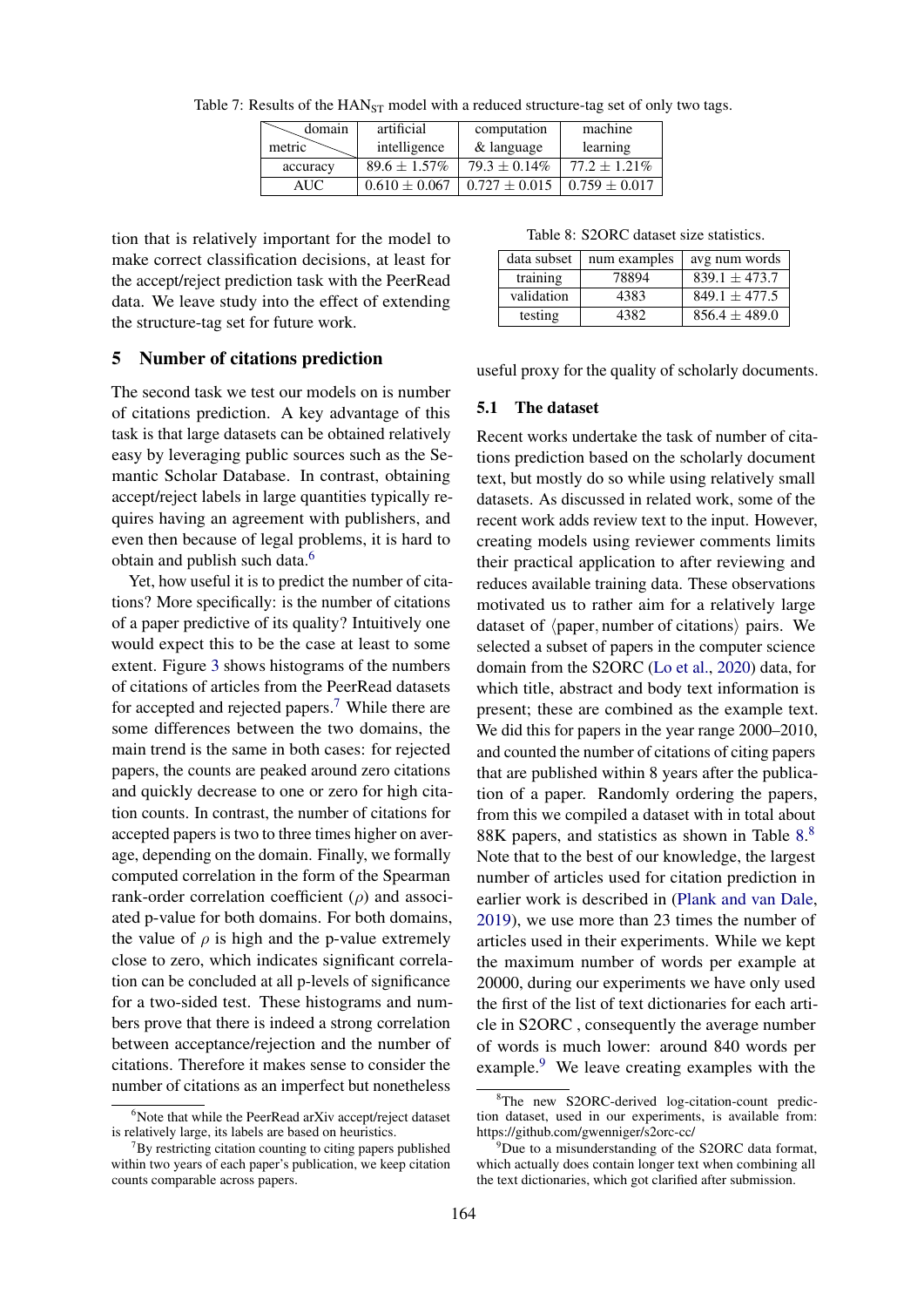<span id="page-7-0"></span>

(c) Global statistics.

Figure 3: Histograms and global statistics of number of citations for accepted and rejected papers for the subdomains of PeerRead. Histograms are truncated on the right at 100 citations. The table in [3c](#page-7-0) shows the formal correlation measure: average numbers of citations and Spearman rank-order correlation in the different domains

full paper text for future work. The labels added to the examples consist of a function of the number of citations, as explained next.

## 5.2 Citation-score as a quality proxy

The number of citations follow of scholarly documents follow a Zipfian distribution [\(Silagadze,](#page-9-19) [1997\)](#page-9-19). That is, most papers have little citations, but those that obtain more citations tend to get exponentially more. To account for this, we used the log of the number of citations to create a metric that aims to approximates a measure of quality on a linear scale. In practice, we use the function:

$$
citation-score = log_e(n + 1)
$$
 (1)

adding one to the number of citations  $n$  before taking the log, to make sure the function is well-defined even for papers with zero citations.

#### Comparison to alternative citation scores

What alternatives to our log-based metric have been

explored in the literature? [Li et al.](#page-9-11) [\(2019\)](#page-9-11) map citation counts to the [0,1] range, presumably by simply scaling them after the paper with the maximum and minimum number of citations in a dataset have been determined. But this approach transfers poorly to new data, since as the number of citations follows the Zipfian distribution, still higher citation counts in unseen data are likely. Furthermore, because of the Zipfian nature of the number of citations, this transformation will map the citation score of many papers to a number close to zero, drastically inflating the evaluation scores of predictions for this citation score. A better approach is to discretize the number of citations into a fixed number of ranges. To predict the impact of scientific papers, [Plank and van Dale](#page-9-12) [\(2019\)](#page-9-12) discretize timenormalized citation statistics into low, medium and high impact papers based on a boxplot and outlier analysis. In comparison however, our approach does not require discretization/binning, which has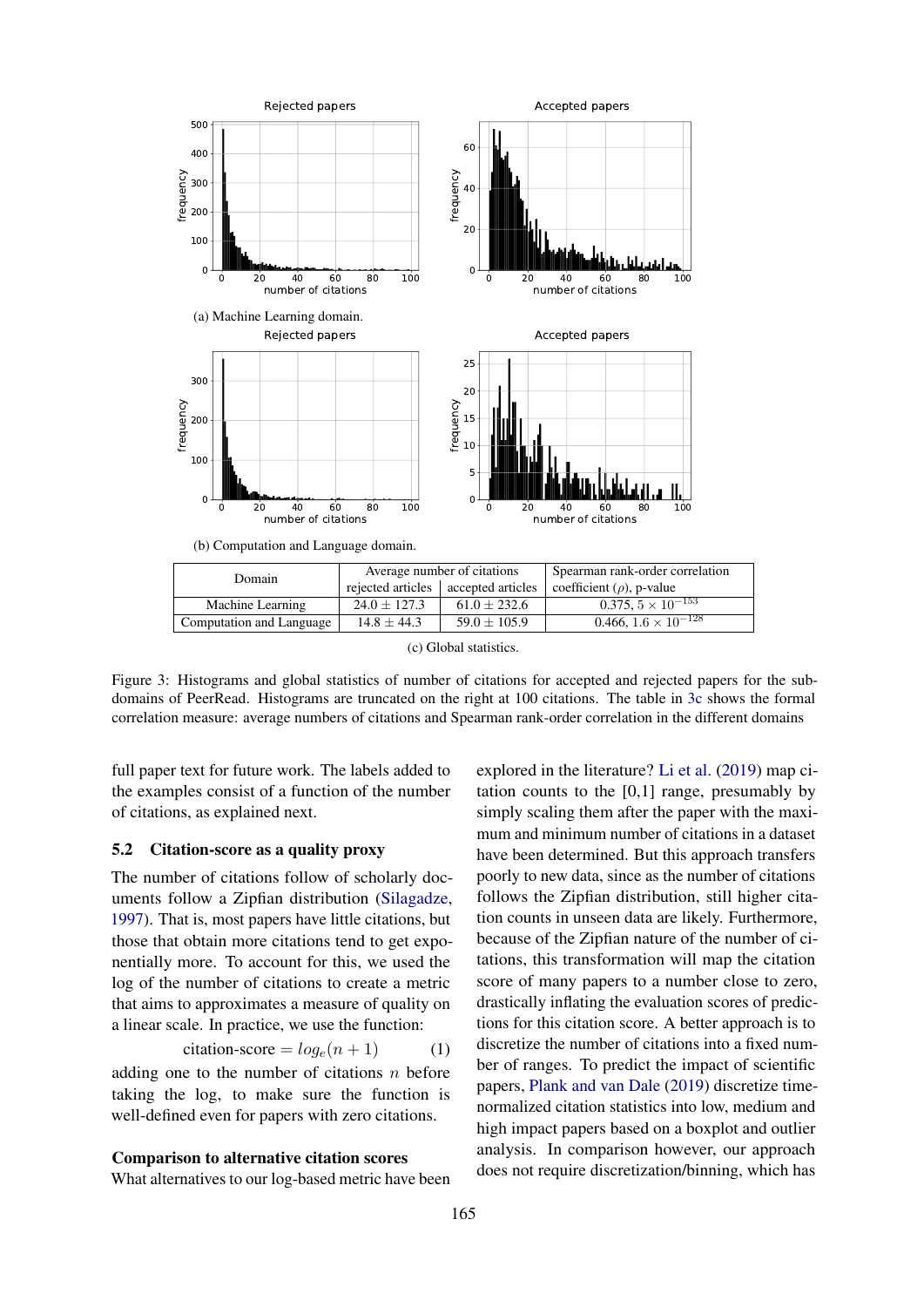<span id="page-8-2"></span>

|                     | Average Word Embeddings | BiLSTM (re-implemented) | HAN             | $HANstruct-tag$ |
|---------------------|-------------------------|-------------------------|-----------------|-----------------|
| $R^2$ score         | $0.238 + 0.0005$        | $0.267 + 0.007$         | $0.275 + 0.008$ | $0.285 + 0.002$ |
| mean squared error  | $1.261 + 0.0008$        | $1.214 + 0.009$         | $1.201 + 0.007$ | $1.184 + 0.002$ |
| mean absolute error | $0.867 + 0.0002$        | $0.842 \pm 0.001$       | $0.833 + 0.003$ | $0.831 + 0.001$ |

Table 9: Test scores for the log number of citations prediction on the S2ORC dataset.

advantages: 1) not committing to a fixed resolution, 2) avoiding problems for papers with a number of citations on the border of two bins, 3) allowing the predicted scores to be deterministically transformed back to a number of citations.

### 5.3 Loss function and evaluation metrics

The next important question is what loss function we should optimize when training our networks to predict the chosen citation score (1). Whereas *mean-squared-error* (MSE) is the default choice for regression problems, we found this loss function to perform poorly in combination with our score. In contrast, preliminary experiments showed that *mean-absolute-error* (MAE) facilitates effective and relatively stable optimization, so we decided to use this. Another important question is the choice of quality metrics. MSE and MAE are standard metrics for regression evaluation, so we report those. Additionally, we report the  $R^2$  score, denoting the proportion of the variance in the dependent variable that is predictable from the independent variable(s), defined as:

$$
R^{2} = 1 - FVU = 1 - \frac{\text{MSE}(Y, Y')}{var[Y]} \tag{2}
$$

With  $Y'$  and  $Y$  being the predicted and actual labels respectively, MSE being the mean-squared-error and and FVU the fraction of variance unexplained. This explains how the  $R^2$  score normalizes for the relative difficulty for the task, by dividing by the variance of the labels in the test set. Another interpretation is that the  $R^2$  score normalizes by the error obtained when always predicting the average of the test labels. Consequently, a  $R^2$  score larger than 0 means performance better than this baseline, and below 0 means worse. This avoids the need to add scores for this baseline as reference, making the  $R^2$  score more directly interpretable than MSE or MAE. As such, unlike the other metrics the  $R<sup>2</sup>$  score is also meaningfully comparable across datasets, which typically differ in test set variance.

# 5.4 Number of citations prediction results

Table [9](#page-8-2) shows the results of our models trained on our new S2ORC number of citations predic-

tion dataset. We observe that the  $HAN_{ST}$  $HAN_{ST}$  model outperforms the other models. Furthermore, the im-provements of [HAN](#page-0-0)<sub>ST</sub> over BiLSTM and AWE is statistically significant (wilcoxon signed-rank test), with p-value  $0.008$  in both cases.

# 6 Conclusion

This work showed the usefulness of [HAN](#page-0-0) and rich context tags to the processing of scientific documents. Consistent improvements in prediction quality were obtained for both accept/reject estimation and number of citations prediction for [HAN](#page-0-0) when adding structure-tags. A strong and significant correlation between accept/reject labels and number of citations was demonstrated, signaling the usefulness of the latter as a measure of scholarly document quality. With more training data, as available on the citation-score prediction task, [HAN](#page-0-0) with structure-tags outperforms the strong and recently proposed scholarly document quality prediction models that we compared to in this study.

# Acknowledgments

This project has been supported by the European Fund for Regional development (EFRO) and the Target Fieldlab. The Peregrine high performance computing cluster, at the Center for Information Technology of the University (CIT) of Groningen, was used for running part of the experiments in this study. We would like to thank the people at the CIT for their support and access to the cluster. We would also like to thank Charles-Emmanuel Dias for sharing his HAN implementation, which proved to be a solid foundation for the HAN-based models used in this work.

#### References

- <span id="page-8-0"></span>Dzmitry Bahdanau, Kyunghyun Cho, and Yoshua Bengio. 2014. [Neural machine translation by jointly](http://arxiv.org/abs/1409.0473) [learning to align and translate.](http://arxiv.org/abs/1409.0473)
- <span id="page-8-1"></span>Jacob Devlin, Ming-Wei Chang, Kenton Lee, and Kristina Toutanova. 2018. [BERT: pre-training of](http://arxiv.org/abs/1810.04805)